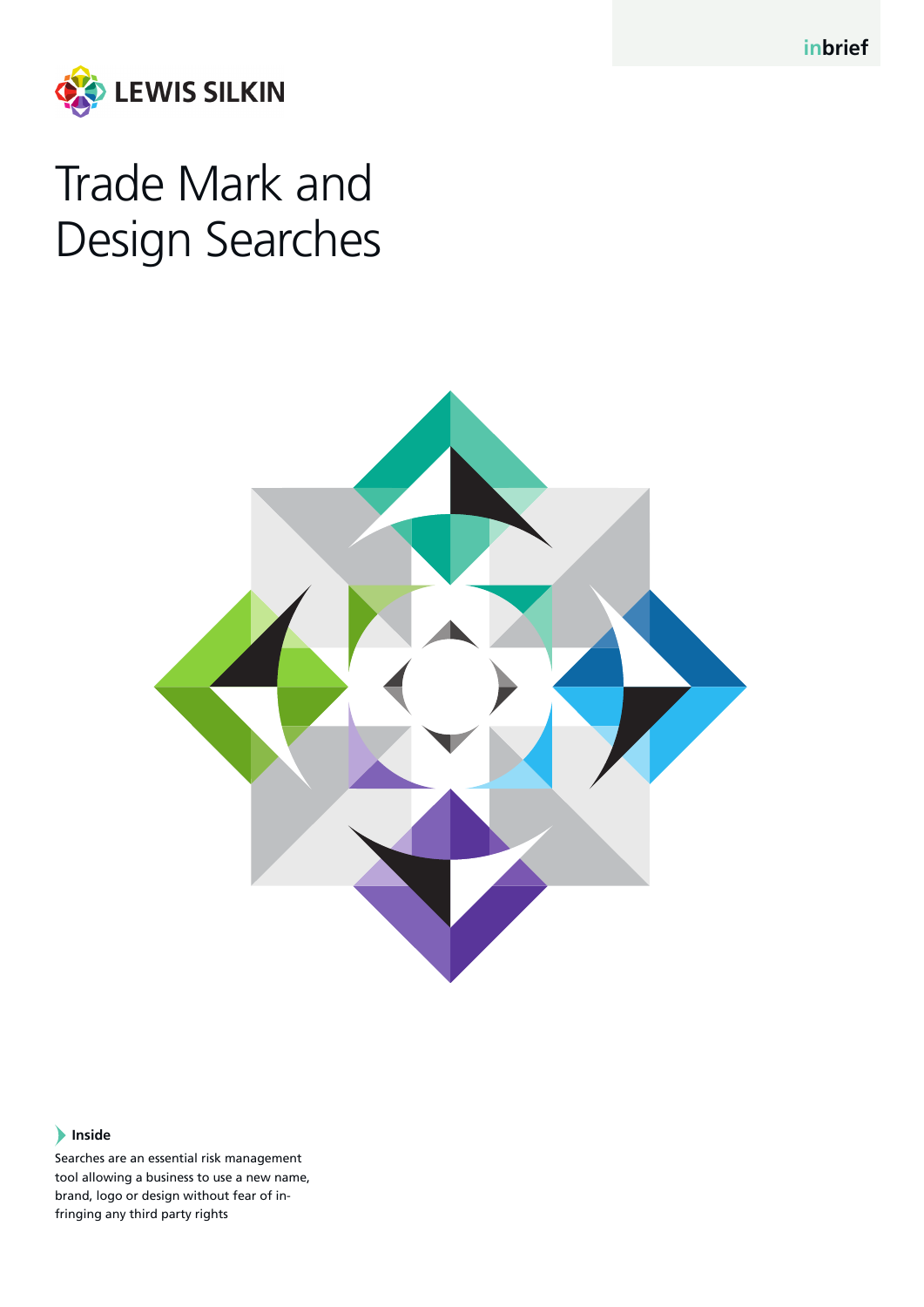

#### **Introduction**

Whenever a new launch is proposed. whether it is for a product, brand, business name or an advertising campaign, there is always a risk that someone else is already using an identical or a similar name or design. If so, then that party may be entitled to obtain an immediate injunction from the court to prevent the launch and obtain damages for trade mark, design right or copyright infringement and/or passing off.

It is for this reason that most well advised businesses will undertake a comprehensive search programme prior to adopting a new name or design in order to minimise exposure to such risks. The financial consequences of a failed launch, together with the attendant PR damage and loss of management time, should not be underestimated.

Searching is an area that requires considerable skill and experience to ensure that appropriate searches are conducted and at the required level of complexity. Because searching can be an expensive and sometimes uncertain business, the aim of this guide is to illustrate the variety of searches that are available together with their benefits and limitations.

# **What variables should be considered?**

Mark: The first variable is the mark itself. Is the search intended to locate a specific registration only or is to look for any marks that might be regarded as similar or having a phonetic variation?

Classes: All goods and services are subdivided for trade mark purposes into 45 "Classes". Should the search focus only on identical goods and services in the same Class of interest, or should the search extend to similar goods and services in different Classes? This is of particular importance where a Class has been changed; for example "Restaurant services", formerly Class 42 and now Class 43.

Territory: In which countries is the mark to be used in? Trade marks and registered designs are territorial in nature and each country has its own register. Our UK searches will as a matter of course cover the European Union Trade Mark and International Registers insofar as these apply to the UK. It is often overlooked that many UK companies also sell products in Ireland.

Costs: The level of complexity of the search needs to be considered as this will impact on fees and disbursements. Broadly speaking, screening and identical searches are the cheapest and the fastest as they can both be conducted on-line. Full availability searches are the most expensive and have a standard 5 day turnaround.

## **What types of searches are available?**

#### **Screening Searches**

Screening searches are not intended to guarantee that a trade mark application will be successful. They are a fast and effective way of identifying other marks which may constitute fatal obstacles to the proposed use or the ability to obtain a registration for the mark in question without the need to incur the costs of a full availability search. Screening searches are particularly useful for trimming down a large list of potential marks to a more manageable number.

Whilst the existence of the European Union trade mark Register (which covers all the member states of the EU) and the International Register undoubtedly makes the filing of international trade mark applications cheaper, they of course make searching more expensive as there are more territories in which there might be prior marks on the national register. Again, screening searches are a fast way of locating obvious international issues.

There are two types of screening search:

1. Specialist screening search

This is conducted from a specialist database covering the entire world and dating back to 1976. Searches for identical / similar marks can be conducted on a country, regional or global basis. Whilst the results have many limitations, it is principally used to indicate whether a more detailed full availability search is justified, or to see patterns in marks that have already been filed and published.

2. Identical trade mark search

This is a search of the full trade mark register in the country of interest. However, the fact that the search is restricted to identical marks only means that it is considerably quicker and cheaper than a full availability search.

#### **Full availability searches**

These are the most comprehensive searches and, in addition to identical and similar marks, cover phonetic variations of the word concerned. Typically, these searches are available on 5 day turnaround (although they can be expedited to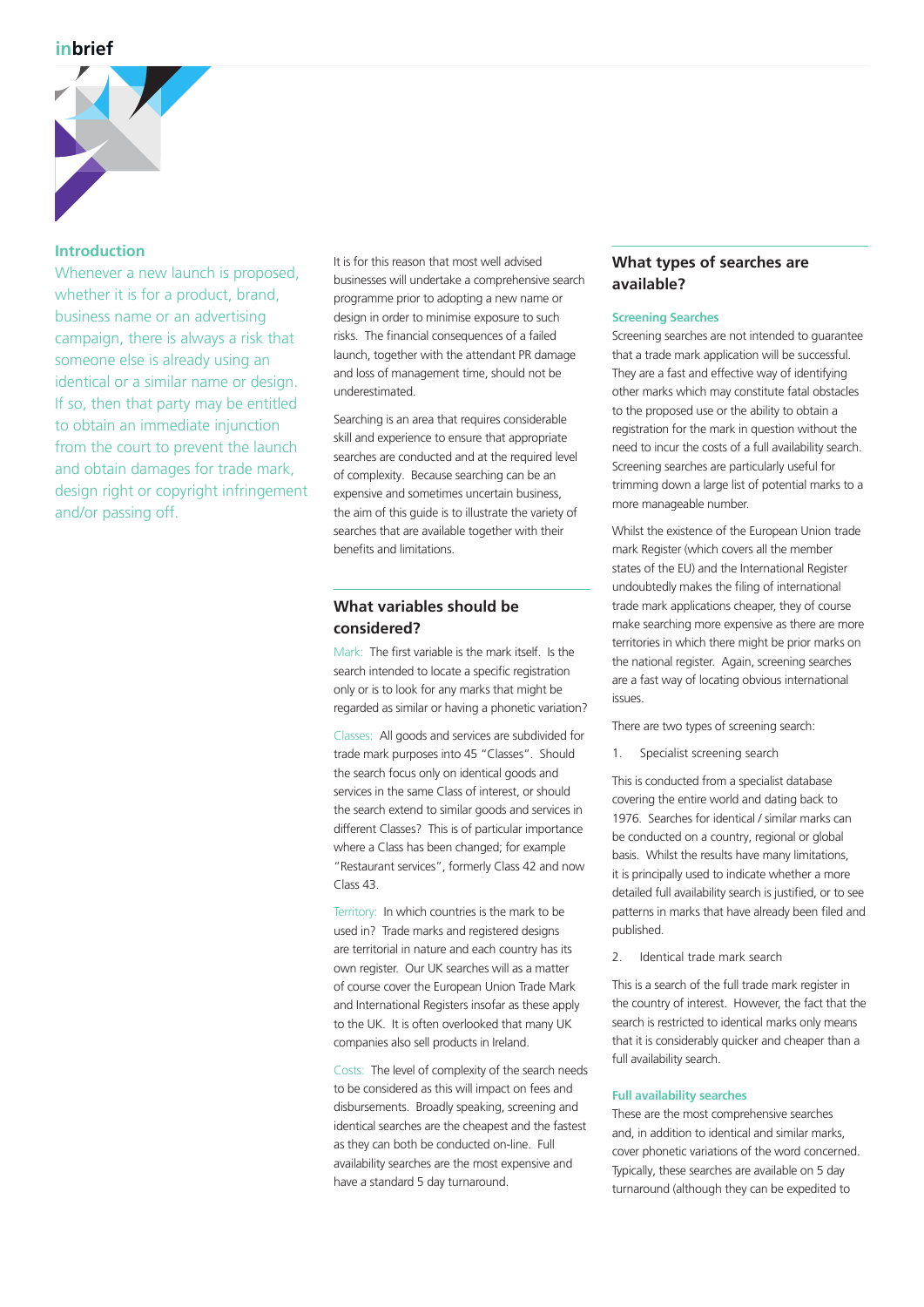**inbrief**



2 days for an additional fee). The full report will then be produced within 24 – 48 hours depending on the size and complexity of the search.

#### **Common law searches**

In the UK, Ireland and USA and other 'Common Law' countries, the continuous use of a trade mark, brand or business name, even if it is not registered, can generate rights such as passing off in the UK and unfair competition in the USA which can be enforced against third parties.

This is an extremely difficult area in which to search, not least because often it involves proving a negative (i.e. that there has been no use). Although clients will often be familiar with other marks in use in their sphere of business, from a risk management point of view a common law search is advisable, particularly if undertaking an important product launch in a country where such rights are recognised.

#### **Device searches**

The above searches focus on trade marks consisting of words, characters, numerals or letters. There are a far wider range of trade marks consisting of or containing an image, colour or shape whether complex or simple. In general trade mark terms, these pictures, logos and images are referred to as 'devices'.

Device searches take longer to turn around and are more expensive because they rely upon comparison by the human eye. Therefore, unlike word searches where a single agency can be used, device searches (beyond the UK, the European Union and the Republic of Ireland) have to be sent to local associates in each country. Please note these searches do not cover copyrights or designs where these can be registered.

#### **Proprietor searches**

Searches may also be conducted as part of a 'due diligence' program or an internal audit. They may even be used to specifically monitor competitor activity. With limited business details, it is possible to obtain details of a competitor's portfolio in a number of key jurisdictions.

#### **Design searches**

In certain circumstances, it may be more appropriate to register a mark as a design, particularly where it falls between the respective laws governing trade marks and registered designs and could be registered as either. In cases such as this, we instruct specialist agencies to conduct these searches at the relevant national trade mark and patent offices.

#### **Domain Name Searches**

We can carry out on-line searches for all levels of domain name, usually on the same day.

#### **Company Name Searches**

We can search company names in a number of jurisdictions on-line and report back the same day.

# **ADSLOGANS**

#### **Strapline Searches through AdSlogans**

Advertisers are facing increasing reluctance from the UKIPO to accept trade mark applications for strap lines. Consequently, these are now less likely to be found by conventional trade mark searches. We can however assist in identifying whether a strap line has been, or continues to be in use through AdSlogans a unique specialist search agency in the advertising market, which we acquired in 2018. AdSlogans has a proprietary database containing hundreds of thousands of strap lines that have been used both in the UK and globally and is used by both advertising agency of brandowner clients.

If you require any of these services, please contact us for specialist guidance in selecting and conducting the most appropriate searches.

#### **For further information on this subject please contact:**

#### **Dominic Farnsworth**

Partner **T** + 44 (0) 20 7074 8088 dominic.farnsworth@lewissilkin.com

# **Steven Jennings**

Trade Mark Counsel **T** + 44 (0) 20 7074 8203 steven.jennings@lewissilkin.com